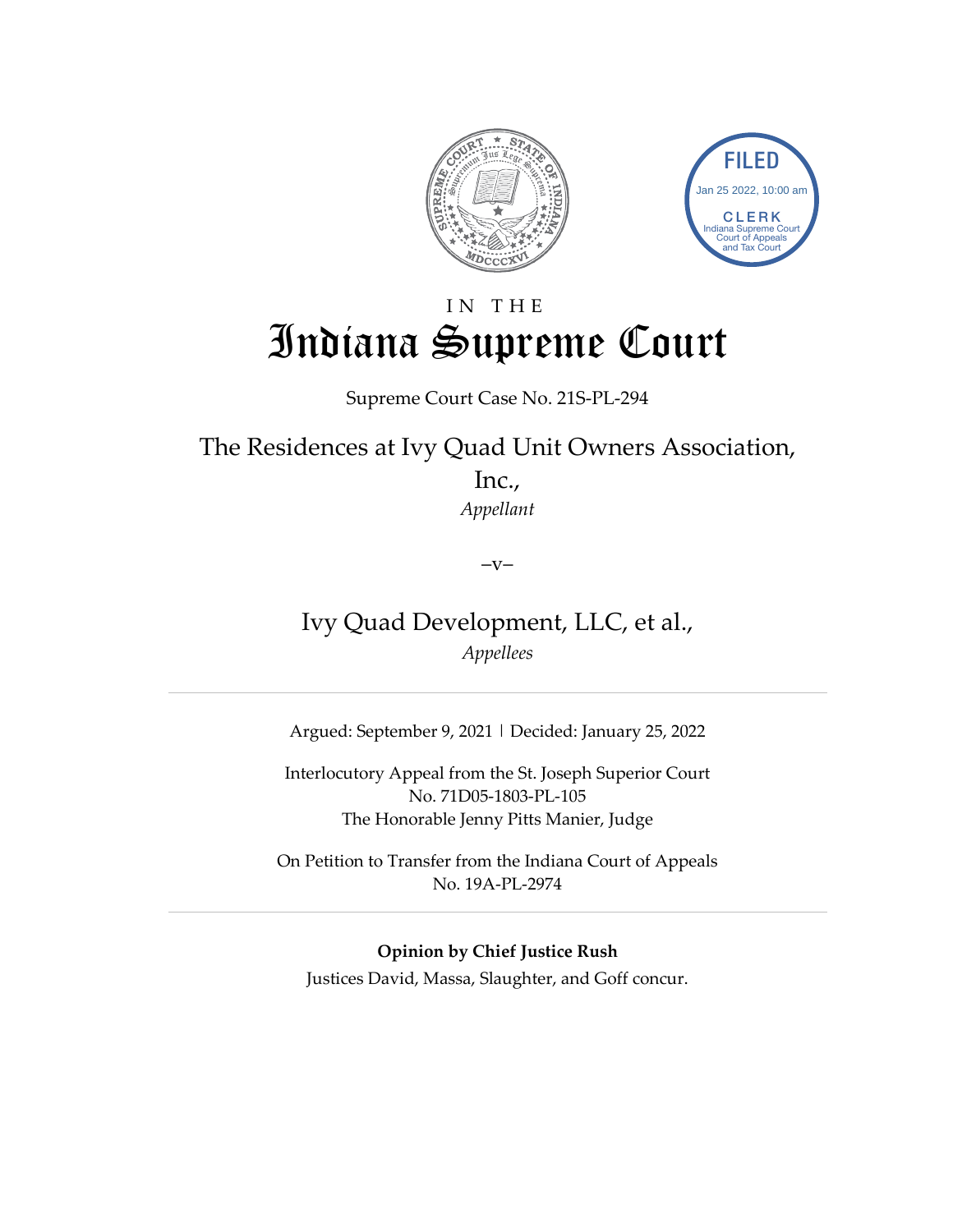### **Rush, Chief Justice.**

At the pleading stage, the viability of a plaintiff's claim is measured by its sufficiency, not its likelihood of success. Thus, to survive dismissal of a claim at this stage, a plaintiff's complaint need only contain facts that support the possibility of relief.

Here, the plaintiff—a homeowners' association—discovered defects at a condominium complex and sued several defendants for both breach of the implied warranty of habitability and negligence. The trial court granted dismissal of the claims against four of the defendants, finding that the implied warranty of habitability did not apply and that the economic loss doctrine barred recovery on the negligence claim.

We affirm in part and reverse in part. As is frequently the case at this early stage, the facts that might support dismissal are not developed. But the plaintiff has alleged sufficient facts to support relief against two of the four defendants on the implied-warranty-of-habitability claim. And though the economic loss doctrine may preclude recovery on the negligence claim as the facts mature, dismissal at this stage is premature.

## **Facts and Procedural History**

Ivy Quad is a sixty-plus-unit residential condominium complex located in South Bend. In fall 2017, residents noticed issues at the complex, such as "crumbling and cracking concrete and water infiltration." In response, the Residences at Ivy Quad Unit Owners Association, Inc. ("HOA") hired an engineering firm to investigate the concerns. The firm inspected the complex multiple times and ultimately five reports were issued that identified a wide range of construction and design defects.

As a result, the HOA—on the unit owners' behalf—sued several parties involved in the development, design, construction, or sale of Ivy Quad, including Matthews, LLC; DMTM, Inc.; David Matthews; and Velvet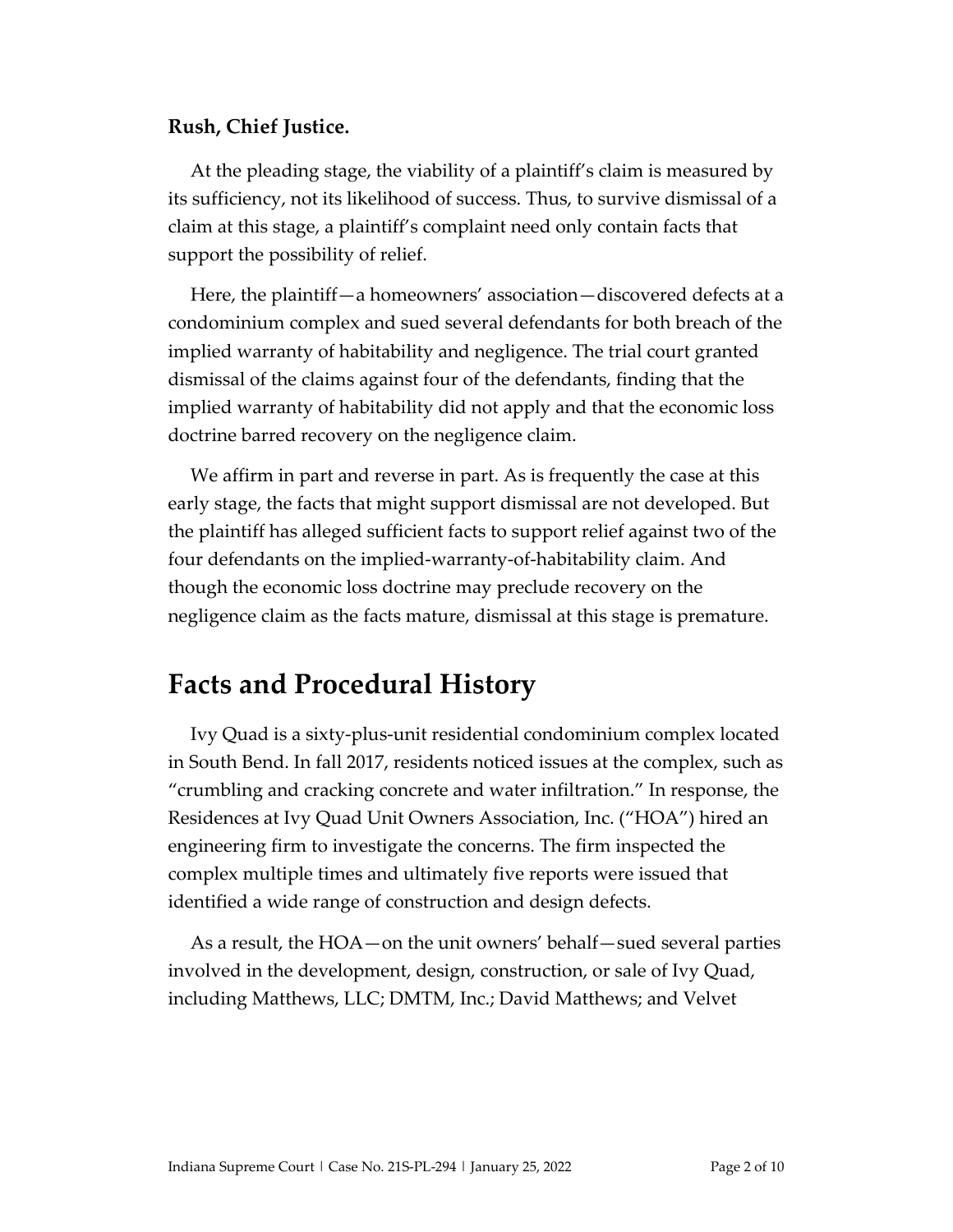Canada (collectively, the "Matthews Defendants").<sup>[1](#page-2-0)</sup> The complaint included claims for breach of the implied warranty of habitability and for negligence. To support its implied-warranty claim, the HOA alleged that defects caused by the Matthews Defendants substantially impaired the residents' use and enjoyment of their units and common areas. And to support its negligence claim, the HOA alleged that the defects produced substantial damage, including expenses incurred for repair and reconstruction as well as "damage to property other than the building itself."

The Matthews Defendants responded by filing a motion to dismiss under [Indiana Trial Rule 12\(B\)\(6\),](https://1.next.westlaw.com/Document/N92917200816F11DB8132CD13D2280436/View/FullText.html?originationContext=documenttoc&transitionType=CategoryPageItem&contextData=(sc.Default)) arguing that they are not subject to the implied warranty of habitability because they are not builder-vendors and that the negligence claim is barred by the economic loss doctrine. Following a hearing, the trial court granted the motion and dismissed the case as to the Matthews Defendants.

The trial court certified its dismissal order for interlocutory appeal, and the Court of Appeals accepted jurisdiction. The Court of Appeals reversed and remanded for further proceedings. *[Residences of Ivy Quad Unit Owners](https://1.next.westlaw.com/Document/I9deea9d0653811eb887f92cebae89bda/View/FullText.html?transitionType=UniqueDocItem&contextData=(sc.RelatedInfo)&userEnteredCitation=164+N.E.3d+142)  [Ass'n, Inc. v. Ivy Quad Dev., LLC](https://1.next.westlaw.com/Document/I9deea9d0653811eb887f92cebae89bda/View/FullText.html?transitionType=UniqueDocItem&contextData=(sc.RelatedInfo)&userEnteredCitation=164+N.E.3d+142)*, 164 N.E.3d 142, 149, 152–53 (Ind. Ct. App. [2021\).](https://1.next.westlaw.com/Document/I9deea9d0653811eb887f92cebae89bda/View/FullText.html?transitionType=UniqueDocItem&contextData=(sc.RelatedInfo)&userEnteredCitation=164+N.E.3d+142) The Matthews Defendants then petitioned for transfer, which we granted, vacating the Court of Appeals opinion. [Ind. Appellate Rule](https://1.next.westlaw.com/Document/N2CFAA090B86211DBAEA4B60E7E39EF94/View/FullText.html?originationContext=documenttoc&transitionType=CategoryPageItem&contextData=(sc.Default))  [58\(A\).](https://1.next.westlaw.com/Document/N2CFAA090B86211DBAEA4B60E7E39EF94/View/FullText.html?originationContext=documenttoc&transitionType=CategoryPageItem&contextData=(sc.Default))

## **Standard of Review**

We review a Rule 12(B)(6) dismissal de novo. *[Collins Asset Grp., LLC v.](https://1.next.westlaw.com/Document/If90b1f7051ce11eab6f7ee986760d6bc/View/FullText.html?transitionType=UniqueDocItem&contextData=(sc.Category)&userEnteredCitation=139+N.E.3d+712)  Alialy*[, 139 N.E.3d 712, 714](https://1.next.westlaw.com/Document/If90b1f7051ce11eab6f7ee986760d6bc/View/FullText.html?transitionType=UniqueDocItem&contextData=(sc.Category)&userEnteredCitation=139+N.E.3d+712) (Ind. 2020). In conducting our review, we take the facts alleged in the complaint as true, consider all complaint

<span id="page-2-0"></span><sup>&</sup>lt;sup>1</sup> The HOA also sued John Ward Concrete, Inc.; Todd Miller; and JM Quality Construction, LLC. However, the claims against those defendants were not subject to the trial court's dismissal order at issue in this appeal. The HOA's lawsuit also named the project's developer, Ivy Quad Development, LLC, but that company entered bankruptcy soon after the third amended complaint was filed.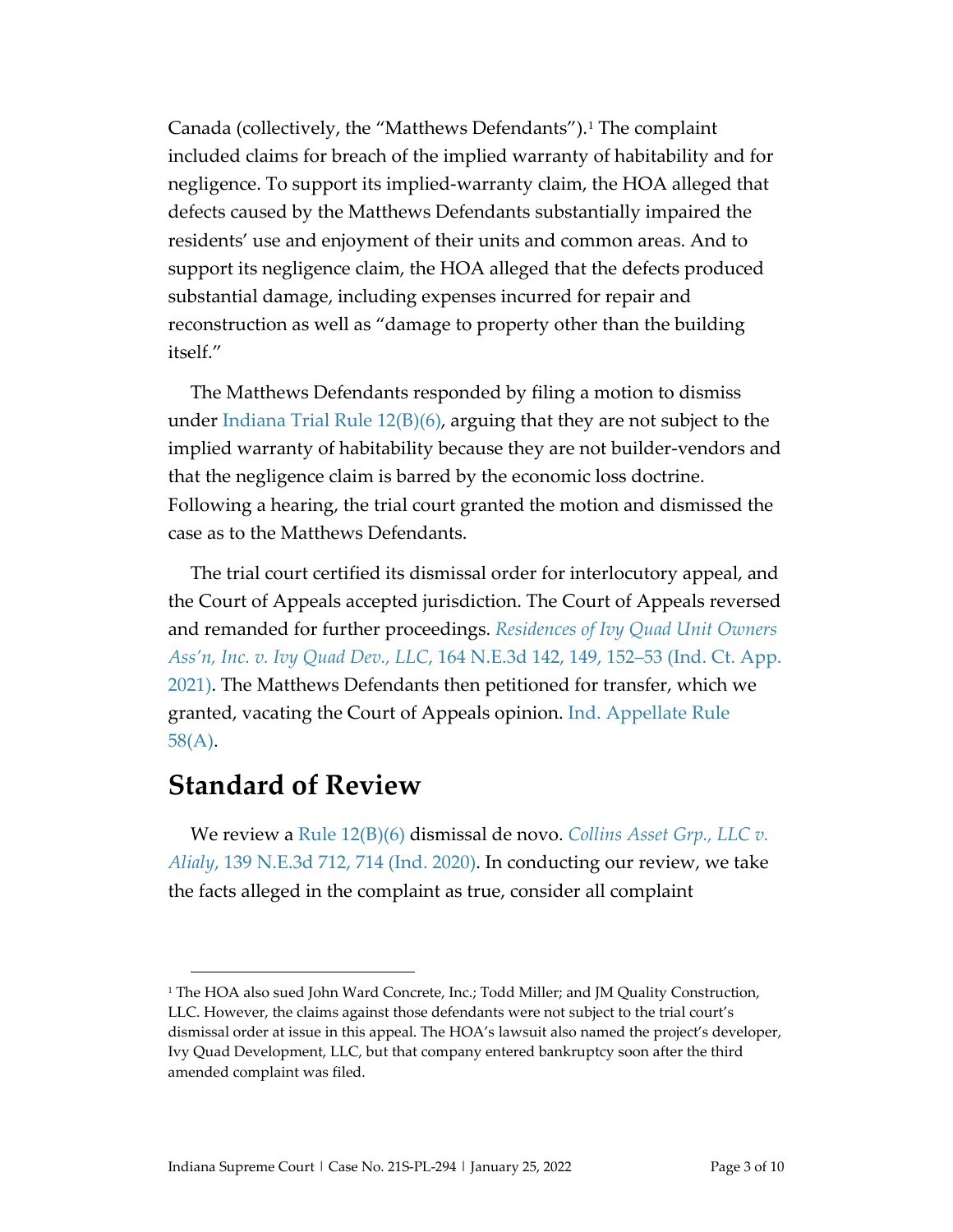allegations in the light most favorable to the nonmoving party, and draw every reasonable inference in that party's favor. *[Id.](https://1.next.westlaw.com/Document/If90b1f7051ce11eab6f7ee986760d6bc/View/FullText.html?transitionType=UniqueDocItem&contextData=(sc.Category)&userEnteredCitation=139+N.E.3d+712)* Ultimately, we must determine whether the nonmovant has "stated some factual scenario in which a legally actionable injury has occurred." *[Trail v. Boys & Girls Clubs](https://1.next.westlaw.com/Document/I1b4a64caca4711da8d25f4b404a4756a/View/FullText.html?transitionType=UniqueDocItem&contextData=(sc.UserEnteredCitation)&userEnteredCitation=845+N.E.2d+130)  of Nw. Ind.*, [845 N.E.2d 130, 134](https://1.next.westlaw.com/Document/I1b4a64caca4711da8d25f4b404a4756a/View/FullText.html?transitionType=UniqueDocItem&contextData=(sc.UserEnteredCitation)&userEnteredCitation=845+N.E.2d+130) (Ind. 2006). If so, dismissal is improper.

## **Discussion and Decision**

It is well settled that a motion to dismiss under Rule 12(B)(6) "tests the legal sufficiency of the plaintiff's claim, not the facts supporting it." *[Bellwether Props., LLC v. Duke Energy Ind., Inc.](https://1.next.westlaw.com/Document/I50b767a0e5f311e79fcefd9d4766cbba/View/FullText.html?transitionType=UniqueDocItem&contextData=(sc.UserEnteredCitation)&userEnteredCitation=87+N.E.3d+462)*, 87 N.E.3d 462, 466 (Ind. [2017\)](https://1.next.westlaw.com/Document/I50b767a0e5f311e79fcefd9d4766cbba/View/FullText.html?transitionType=UniqueDocItem&contextData=(sc.UserEnteredCitation)&userEnteredCitation=87+N.E.3d+462) (cleaned up) (quoting *Thornton v. State*[, 43 N.E.3d 585, 587 \(Ind.](https://1.next.westlaw.com/Document/I9ea49781a96711e5b4bafa136b480ad2/View/FullText.html?originationContext=docHeader&contextData=(sc.DocLink)&transitionType=Document&needToInjectTerms=False&docSource=692436c2b340417eb0f9e00414628b48)  [2015\)\)](https://1.next.westlaw.com/Document/I9ea49781a96711e5b4bafa136b480ad2/View/FullText.html?originationContext=docHeader&contextData=(sc.DocLink)&transitionType=Document&needToInjectTerms=False&docSource=692436c2b340417eb0f9e00414628b48). The dispute here turns on the legal sufficiency of the HOA's claims against the Matthews Defendants for breach of the implied warranty of habitability and negligence. To be sure, the question at this early stage of litigation is not whether the HOA is entitled to relief; rather, the narrow inquiry is whether it is apparent that the complaint allegations are "incapable of supporting relief under any set of circumstances." *[City of E.](https://1.next.westlaw.com/Document/Ibecb75e4665211deabded03f2b83b8a4/View/FullText.html?transitionType=UniqueDocItem&contextData=(sc.DocLink)&userEnteredCitation=908+N.E.2d+611)  Chi. v. E. Chi. Second Century, Inc.*[, 908 N.E.2d 611, 617 \(Ind. 2009\)](https://1.next.westlaw.com/Document/Ibecb75e4665211deabded03f2b83b8a4/View/FullText.html?transitionType=UniqueDocItem&contextData=(sc.DocLink)&userEnteredCitation=908+N.E.2d+611) (quoting *Couch v. Hamilton Cnty.*[, 609 N.E.2d 39, 41 \(Ind. Ct. App. 1993\)\)](https://1.next.westlaw.com/Document/Iff7b3bc4d3e811d9bf60c1d57ebc853e/View/FullText.html?originationContext=docHeader&contextData=(sc.DocLink)&transitionType=Document&needToInjectTerms=False&docSource=3adf44163166433ca45a4b2cc31548c9).

The Matthews Defendants maintain that the trial court properly dismissed both claims. As to the implied-warranty-of-habitability claim, the Matthews Defendants argue that they are not subject to the warranty because they are not builder-vendors, a requirement for liability under Indiana law. *See Callander v. Sheridan*[, 546 N.E.2d 850, 852 \(Ind. Ct.](https://1.next.westlaw.com/Document/I35a67034d34311d9bf60c1d57ebc853e/View/FullText.html?transitionType=UniqueDocItem&contextData=(sc.UserEnteredCitation)&userEnteredCitation=546+N.E.2d+850) App. [1989\).](https://1.next.westlaw.com/Document/I35a67034d34311d9bf60c1d57ebc853e/View/FullText.html?transitionType=UniqueDocItem&contextData=(sc.UserEnteredCitation)&userEnteredCitation=546+N.E.2d+850) As to the negligence claim, the Matthews Defendants maintain that the economic loss doctrine bars recovery. This rule, as explained in more detail below, generally precludes recovery for "purely economic loss" caused by negligence in the performance of a contract between parties. *See [Indianapolis-Marion Cnty. Pub. Libr.](https://1.next.westlaw.com/Document/I6c8368cb844711dfbd1deb0d18fe7234/View/FullText.html?transitionType=UniqueDocItem&contextData=(sc.UserEnteredCitation)&userEnteredCitation=929+N.E.2d+722) v. Charlier Clark & Linard, P.C.*, 929 [N.E.2d 722, 729 \(Ind. 2010\).](https://1.next.westlaw.com/Document/I6c8368cb844711dfbd1deb0d18fe7234/View/FullText.html?transitionType=UniqueDocItem&contextData=(sc.UserEnteredCitation)&userEnteredCitation=929+N.E.2d+722)

On the implied-warranty claim, we partially agree with the Matthews Defendants; but we disagree with them on the negligence claim. The HOA alleged facts supporting a "builder-vendor" status for two of the Matthews Defendants—David Matthews and Velvet Canada. Thus,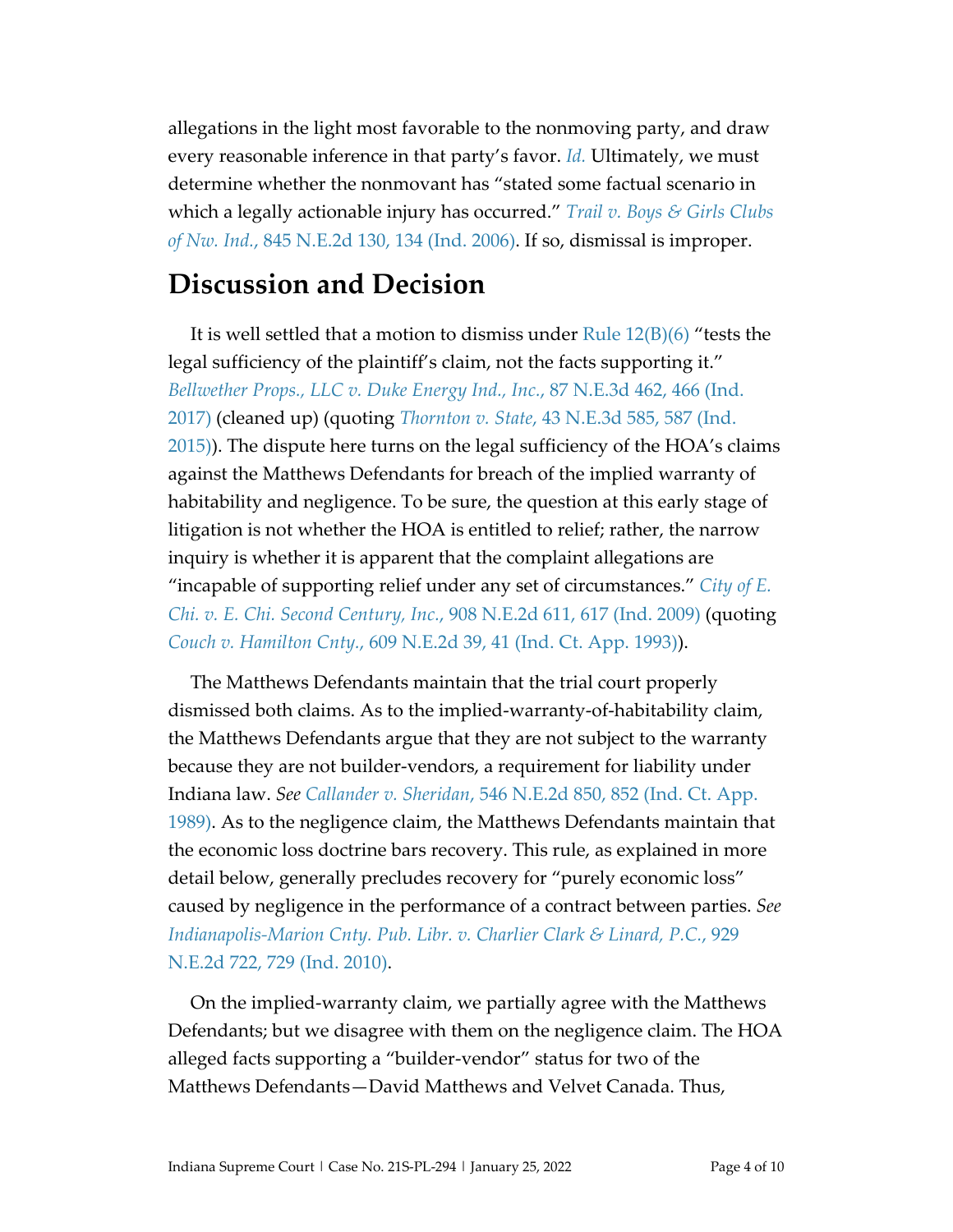dismissal of the implied-warranty claim as to those two defendants is premature. So too is dismissal of the HOA's negligence claim. Not all the alleged damages are "purely economic," and it is not apparent from the complaint that there is any contractual connection between the HOA and the Matthews Defendants.

# **I. The HOA alleged facts capable of supporting relief on its implied-warranty-of-habitability claims against David Matthews and Velvet Canada.**

Embedded in the sale of every newly built home is the implied warranty of habitability: a promise that the dwelling is "free from defects which substantially impair [its] use and enjoyment." *[Choung v. Iemma](https://1.next.westlaw.com/Document/Ibd35626ad46811d983e7e9deff98dc6f/View/FullText.html?navigationPath=RelatedInfo%2Fv4%2Fkeycite%2Fnav%2F%3Fguid%3DIbd35626ad46811d983e7e9deff98dc6f%26ss%3D1989170752%26ds%3D1999079870%26origDocGuid%3DI35a67034d34311d9bf60c1d57ebc853e&listSource=RelatedInfo&list=NegativeCitingReferences&rank=0&ppcid=70684ab190c84b3b845e0f3ef38ca859&originationContext=docHeader&transitionType=NegativeTreatment&contextData=%28sc.UserEnteredCitation%29)*, 708 N.E.2d [7, 12 \(Ind. Ct. App. 1999\).](https://1.next.westlaw.com/Document/Ibd35626ad46811d983e7e9deff98dc6f/View/FullText.html?navigationPath=RelatedInfo%2Fv4%2Fkeycite%2Fnav%2F%3Fguid%3DIbd35626ad46811d983e7e9deff98dc6f%26ss%3D1989170752%26ds%3D1999079870%26origDocGuid%3DI35a67034d34311d9bf60c1d57ebc853e&listSource=RelatedInfo&list=NegativeCitingReferences&rank=0&ppcid=70684ab190c84b3b845e0f3ef38ca859&originationContext=docHeader&transitionType=NegativeTreatment&contextData=%28sc.UserEnteredCitation%29) This warranty, however, has limits. It extends to subsequent purchasers of a home, but in such cases, it covers only latent or hidden defects. *Barnes v. Mac Brown & Co.*, 264 Ind. 227, 342 N.E.2d 619, 620–21 (1976). And liability for an alleged breach may be imposed only on "builder-vendors"—persons or entities involved in "building and selling homes for profit." *Callander*[, 546 N.E.2d at](https://1.next.westlaw.com/Document/I35a67034d34311d9bf60c1d57ebc853e/View/FullText.html?transitionType=UniqueDocItem&contextData=(sc.UserEnteredCitation)&userEnteredCitation=546+N.E.2d+850) 852; *see also Carroll's Mobile Homes, Inc. v. Hedegard,* 744 N.E.2d 1049, 1051 (Ind. Ct. App. 2001).

Here, the HOA sued each of the Matthews Defendants—David Matthews; Velvet Canada; DMTM, Inc.; and Matthews, LLC—for breach of the implied warranty of habitability. Thus, the relevant inquiry is whether the HOA's complaint contains facts sufficient to support a "builder-vendor" status for each defendant—that is, whether they were involved in both the construction and sale of Ivy Quad.

The complaint includes sufficient facts to support a showing that David Matthews and Velvet Canada are "builder-vendors" because the HOA alleged that both took part in "the design, construction, development and sale of Ivy Quad." In other words, each defendant was purportedly involved in both building and selling residences at Ivy Quad for profit. However, the same is not true for the other two Matthews Defendants. Though the HOA alleged that DMTM, Inc. and Matthews, LLC were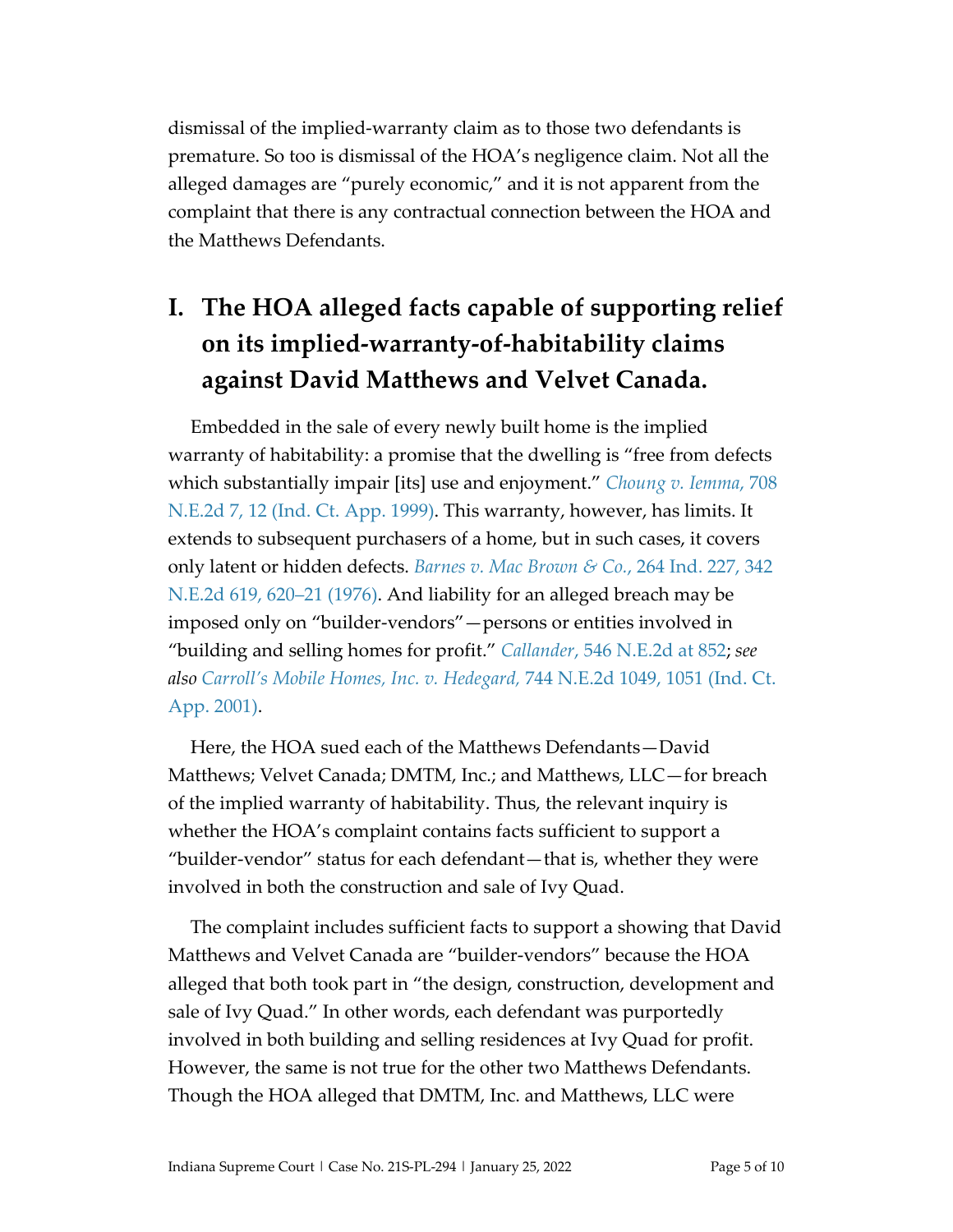involved in the "design" and "construction" of Ivy Quad, it did not assert that either was involved in selling the residences. As a result, the face of the complaint reveals no set of circumstances under which DMTM, Inc. or Matthews, LLC could qualify as a builder-vendor, and thus neither can be held liable for breach of the implied warranty of habitability. *Cf. [Carroll's](https://1.next.westlaw.com/Document/I62bccb5fd39811d99439b076ef9ec4de/View/FullText.html?transitionType=UniqueDocItem&contextData=(sc.UserEnteredCitation)&userEnteredCitation=744+N.E.2d+1049)  Mobile Homes*[, 744 N.E.2d at 1051–52](https://1.next.westlaw.com/Document/I62bccb5fd39811d99439b076ef9ec4de/View/FullText.html?transitionType=UniqueDocItem&contextData=(sc.UserEnteredCitation)&userEnteredCitation=744+N.E.2d+1049) (finding that a mobile-home company was not a builder-vendor because it was only in the business of selling). Thus, we affirm dismissal of the implied-warranty claim against DMTM, Inc. and Matthews, LLC.

We turn now to the HOA's negligence claim and determine whether at this early stage in the proceedings—it is barred by the economic loss doctrine.

## **II. The HOA alleged facts capable of supporting relief on its negligence claim.**

Under Indiana's economic loss doctrine, a defendant is not liable in tort "for any purely economic loss caused by its negligence." *[Indianapolis-](https://1.next.westlaw.com/Document/I6c8368cb844711dfbd1deb0d18fe7234/View/FullText.html?transitionType=UniqueDocItem&contextData=(sc.UserEnteredCitation)&userEnteredCitation=929+N.E.2d+722)[Marion Cnty. Pub. Libr.](https://1.next.westlaw.com/Document/I6c8368cb844711dfbd1deb0d18fe7234/View/FullText.html?transitionType=UniqueDocItem&contextData=(sc.UserEnteredCitation)&userEnteredCitation=929+N.E.2d+722)*, 929 N.E.2d at 729. At the [12\(B\)\(6\)](https://courtsingov-my.sharepoint.com/personal/josh_woodward_courts_in_gov/Documents/Opinions/Res.%20at%20Ivy%20Quad%20Unit%20Owners/Indiana%20Trial%20Rule%2012(B)(6)) stage, however, application of this general rule invites heightened scrutiny. Put simply, the economic loss doctrine's preclusive effect must yield if the plaintiff has set forth any set of circumstances under which it would be entitled to relief—a relatively low bar. And because the HOA has cleared that bar here, the economic loss rule does not warrant dismissal of the negligence claim. To explain why, we begin with an overview of Indiana's economic loss doctrine.

When a plaintiff suffers damages caused by another's negligence, remedies may be available under both contract and tort law. Yet, these bodies of law have distinct remedial purposes, and our economic loss doctrine preserves this distinction. *[Indianapolis-Marion Cnty. Pub. Libr.](https://1.next.westlaw.com/Document/I6c8368cb844711dfbd1deb0d18fe7234/View/FullText.html?transitionType=UniqueDocItem&contextData=(sc.UserEnteredCitation)&userEnteredCitation=929+N.E.2d+722)*, 929 [N.E.2d at 729.](https://1.next.westlaw.com/Document/I6c8368cb844711dfbd1deb0d18fe7234/View/FullText.html?transitionType=UniqueDocItem&contextData=(sc.UserEnteredCitation)&userEnteredCitation=929+N.E.2d+722) Indeed, the longstanding rule under Indiana law is that a defendant is not liable in tort when a plaintiff alleges only "purely economic loss," which is financial harm "arising from the failure of the product or service to perform as expected." *Gunkel [v. Renovations, Inc.](https://1.next.westlaw.com/Document/I4909da60d30511d9bf60c1d57ebc853e/View/FullText.html?transitionType=UniqueDocItem&contextData=(sc.Keycite)&userEnteredCitation=822+N.E.2d+150)*, 822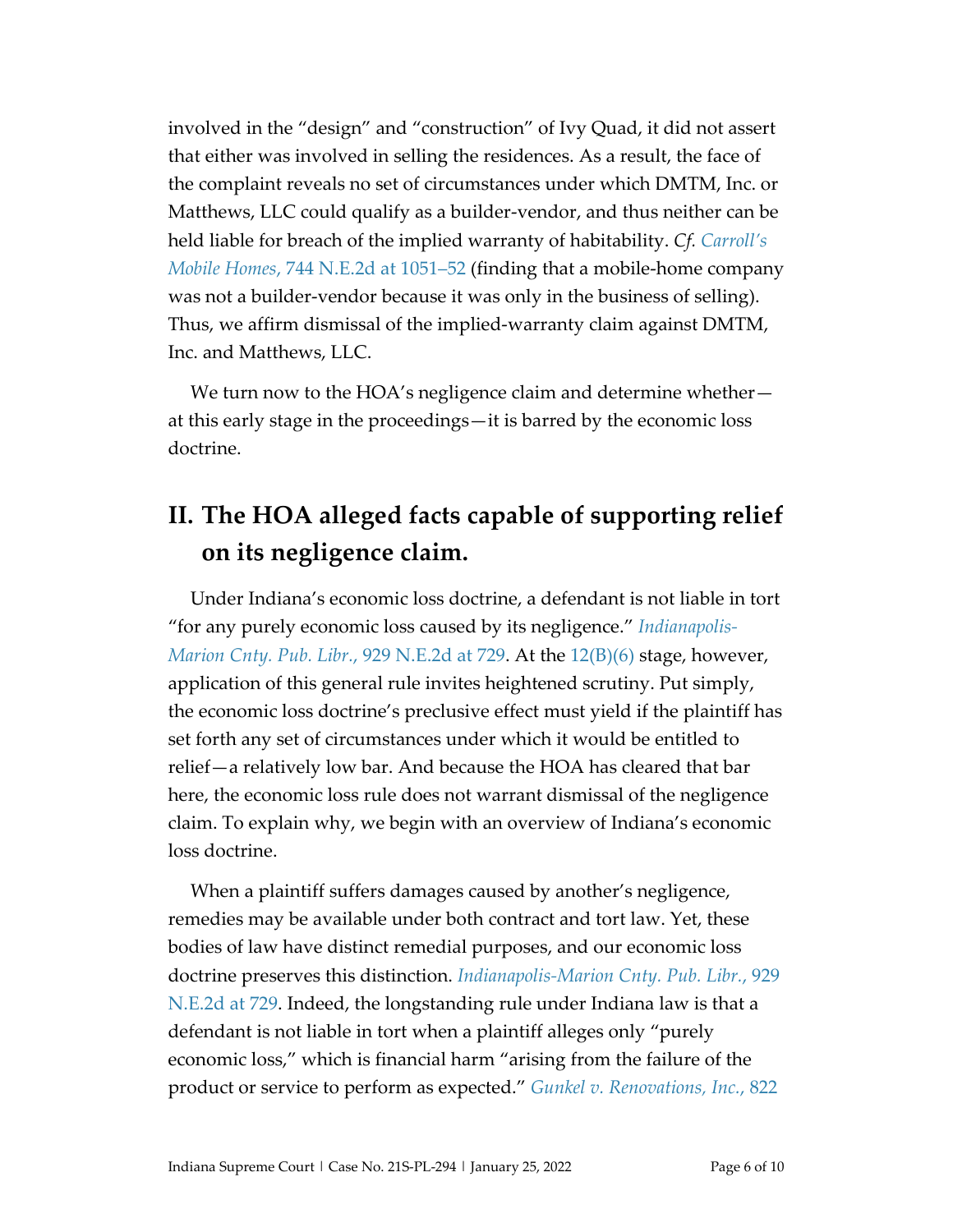[N.E.2d 150,](https://1.next.westlaw.com/Document/I4909da60d30511d9bf60c1d57ebc853e/View/FullText.html?transitionType=UniqueDocItem&contextData=(sc.Keycite)&userEnteredCitation=822+N.E.2d+150) 153 (Ind. 2005). Because these losses are, essentially, "disappointed contractual or commercial expectations*,"* contract law—not tort law—is most appropriate for resolving liability. *Id.* [at 154;](https://1.next.westlaw.com/Document/I4909da60d30511d9bf60c1d57ebc853e/View/FullText.html?transitionType=UniqueDocItem&contextData=(sc.Keycite)&userEnteredCitation=822+N.E.2d+150) *see also [JMB](https://1.next.westlaw.com/Document/I204ba3544aed11e5b86bd602cb8781fa/View/FullText.html?transitionType=UniqueDocItem&contextData=(sc.UserEnteredCitation)&userEnteredCitation=799+F.3d+780)  Mfg., Inc. v. Child Craft, LLC*[, 799 F.3d 780, 785 \(7th Cir. 2015\)](https://1.next.westlaw.com/Document/I204ba3544aed11e5b86bd602cb8781fa/View/FullText.html?transitionType=UniqueDocItem&contextData=(sc.UserEnteredCitation)&userEnteredCitation=799+F.3d+780) (applying Indiana law). Notably, however, pure economic loss excludes damages that either stem from personal injury or are sustained by "other property." *Gunkel*[, 822 N.E.2d at 153–54.](https://1.next.westlaw.com/Document/I4909da60d30511d9bf60c1d57ebc853e/View/FullText.html?transitionType=UniqueDocItem&contextData=(sc.Keycite)&userEnteredCitation=822+N.E.2d+150) When such damages occur, recovery in tort is appropriate, and the economic loss doctrine does not bar recovery. *[Id.](https://1.next.westlaw.com/Document/I4909da60d30511d9bf60c1d57ebc853e/View/FullText.html?transitionType=UniqueDocItem&contextData=(sc.Keycite)&userEnteredCitation=822+N.E.2d+150)*

Our economic loss doctrine is rooted in the understanding that parties typically allocate the risk of economic loss through a direct, contractual relationship. *See [Indianapolis-Marion Cnty. Pub. Libr.](https://1.next.westlaw.com/Document/I6c8368cb844711dfbd1deb0d18fe7234/View/FullText.html?transitionType=UniqueDocItem&contextData=(sc.UserEnteredCitation)&userEnteredCitation=929+N.E.2d+722)*, 929 N.E.2d at 740. But in the construction-project context—where contractual privity between each participant may be lacking—parties typically allocate that risk through "a network or chain of contracts." *Id.* [at 739.](https://1.next.westlaw.com/Document/I6c8368cb844711dfbd1deb0d18fe7234/View/FullText.html?transitionType=UniqueDocItem&contextData=(sc.UserEnteredCitation)&userEnteredCitation=929+N.E.2d+722) With "such a contract chain," the participants retain "the opportunity to bargain and define their rights and remedies, or to decline to enter into the contractual relationship." *Id.* [at 740.](https://1.next.westlaw.com/Document/I6c8368cb844711dfbd1deb0d18fe7234/View/FullText.html?transitionType=UniqueDocItem&contextData=(sc.UserEnteredCitation)&userEnteredCitation=929+N.E.2d+722) And when construction-project participants are connected in this way, the economic loss rule prevents a party from recovering in tort for commercial losses that it could have protected itself against through the contractual relationship. *[Id.](https://1.next.westlaw.com/Document/I6c8368cb844711dfbd1deb0d18fe7234/View/FullText.html?transitionType=UniqueDocItem&contextData=(sc.UserEnteredCitation)&userEnteredCitation=929+N.E.2d+722)*; *JMB Mfg.*[, 799 F.3d at 785.](https://1.next.westlaw.com/Document/I204ba3544aed11e5b86bd602cb8781fa/View/FullText.html?transitionType=UniqueDocItem&contextData=(sc.UserEnteredCitation)&userEnteredCitation=799+F.3d+780)

Thus, when determining whether our economic loss doctrine precludes tort recovery, two considerations guide our review: the type of damages sought and the contractual relationship between the parties. Here, in light of our standard of review, we cannot conclude that the doctrine bars the HOA's negligence claim. We reach this conclusion for two interrelated reasons: (1) the alleged damages are not exclusively "purely economic"; and (2) the complaint does not reveal if, or to what extent, the parties were connected contractually. We address each in turn.

First, at this juncture, the HOA's alleged damages do not trigger application of the economic loss doctrine. The complaint seeks recovery not only for "expense incurred in hiring experts, redesigning of Ivy Quad to correct the deficiencies, and reconstructing, repairing, and restoring Ivy Quad"—which would, indeed, be "purely economic"—but also for "damage to other property, including property inside individual units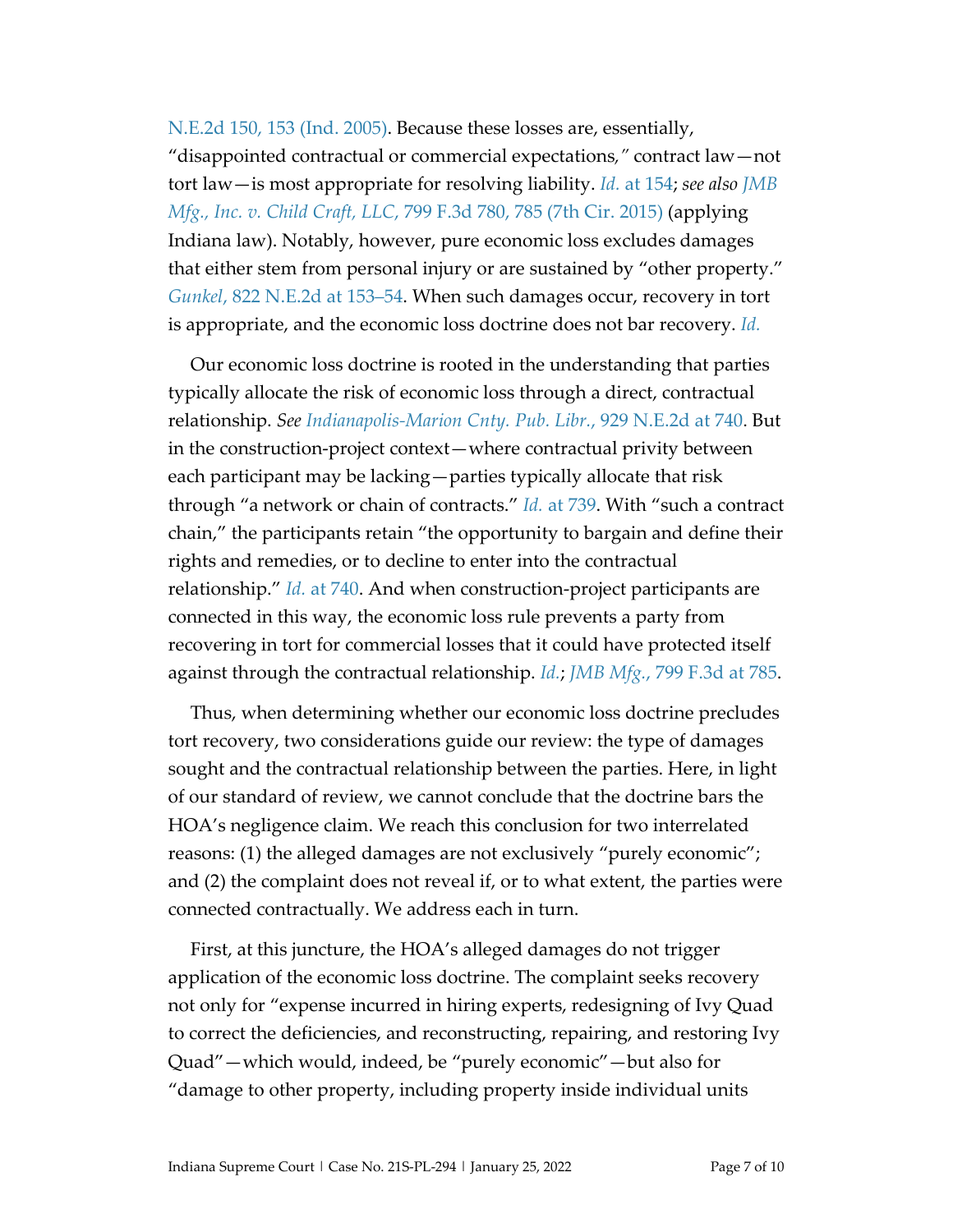and property other than the building itself." Because the complaint contains allegations of "other property" damage—namely, damage to something other than Ivy Quad itself—the economic loss doctrine does not bar recovery. *See Gunkel*[, 822 N.E.2d at 155–57.](https://1.next.westlaw.com/Document/I4909da60d30511d9bf60c1d57ebc853e/View/FullText.html?transitionType=UniqueDocItem&contextData=(sc.Keycite)&userEnteredCitation=822+N.E.2d+150) As a result, foreclosing the negligence claim on this ground is premature.

Second, even if the HOA alleged only purely economic damages, dismissal of the negligence claim is premature for an additional reason. As noted above, the economic loss doctrine precludes tort recovery when participants in a construction project are connected through a chain of contracts. But here, the HOA's complaint includes nothing about if, or to what extent, the parties were connected contractually. Accordingly, we cannot conclude that the parties ever had the opportunity to "allocate their respective risks, duties, and remedies." *[Indianapolis-Marion Cnty. Pub.](https://1.next.westlaw.com/Document/I6c8368cb844711dfbd1deb0d18fe7234/View/FullText.html?transitionType=UniqueDocItem&contextData=(sc.UserEnteredCitation)&userEnteredCitation=929+N.E.2d+722)  Libr.*[, 929 N.E.2d at 736.](https://1.next.westlaw.com/Document/I6c8368cb844711dfbd1deb0d18fe7234/View/FullText.html?transitionType=UniqueDocItem&contextData=(sc.UserEnteredCitation)&userEnteredCitation=929+N.E.2d+722) And without a factual basis demonstrating any contractual relationship between the HOA and the Matthews Defendants, it would be unjust to foreclose a tort theory of relief based on the economic loss doctrine. *Cf. [Greg Allen Constr. Co. v. Estelle](https://1.next.westlaw.com/Document/Ie3ff3c05d44411d98ac8f235252e36df/View/FullText.html?transitionType=UniqueDocItem&contextData=(sc.UserEnteredCitation)&userEnteredCitation=798+N.E.2d+171)*, 798 N.E.2d 171, [173 \(Ind. 2003\)](https://1.next.westlaw.com/Document/Ie3ff3c05d44411d98ac8f235252e36df/View/FullText.html?transitionType=UniqueDocItem&contextData=(sc.UserEnteredCitation)&userEnteredCitation=798+N.E.2d+171) ("To the extent that a plaintiff's interests have been invaded beyond mere failure to fulfill contractual obligations, a tort remedy should be available.").

## **Conclusion**

The HOA's complaint includes facts capable of supporting relief on its implied-warranty-of-habitability claims against David Matthews and Velvet Canada, but not against DMTM, Inc. and Matthews, LLC. And the complaint also contains facts capable of supporting relief on its negligence claim. We therefore reverse in part, affirm in part, and remand for proceedings consistent with this opinion.[2](#page-7-0)

David, Massa, Slaughter, and Goff, JJ., concur.

<span id="page-7-0"></span><sup>2</sup> We thank all amici for their helpful briefs.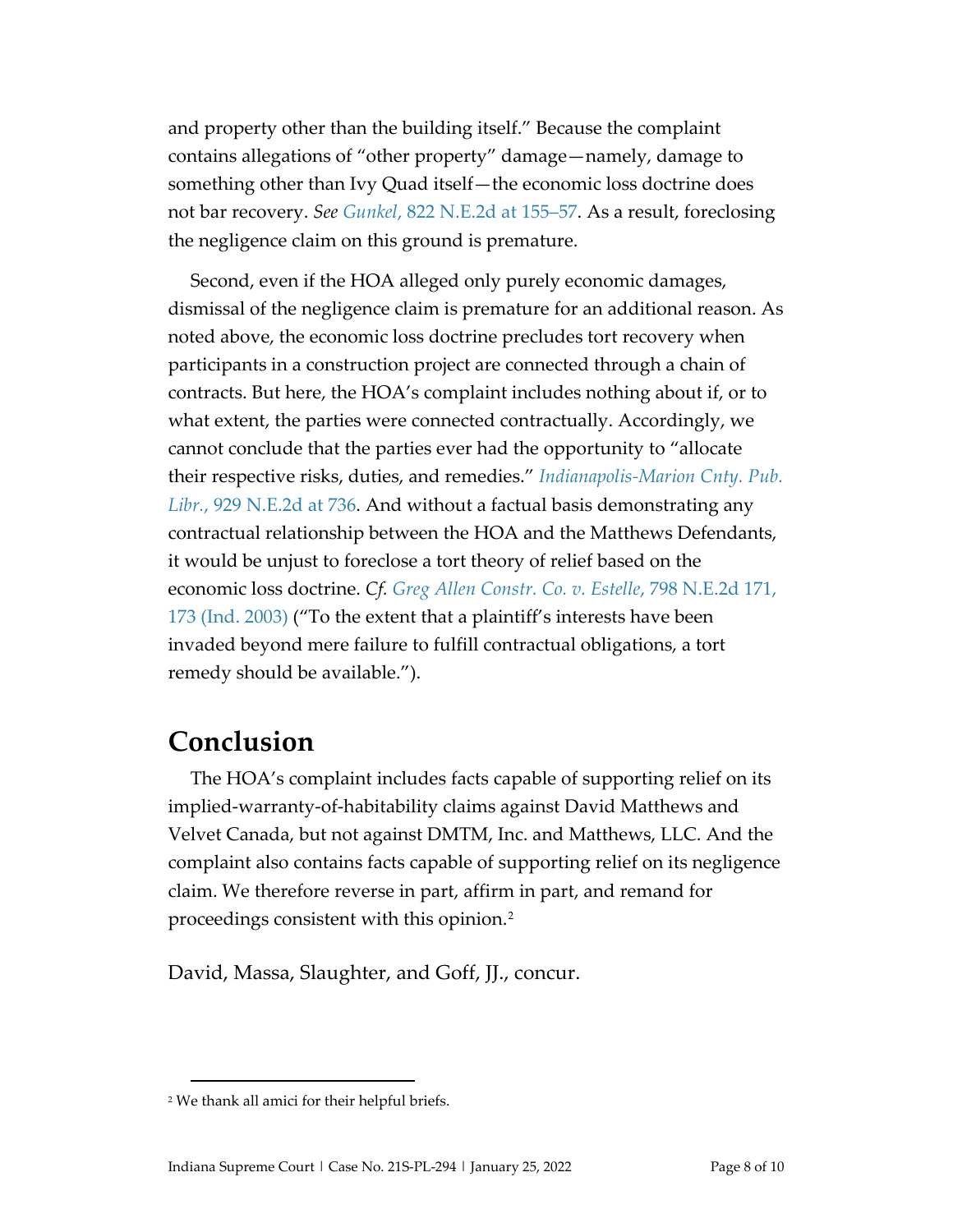ATTORNEYS FOR APPELLANT Joseph C. Chapelle Mark J. Crandley Bart A. Karwath Barnes & Thornburg LLP Indianapolis, Indiana

#### ATTORNEYS FOR APPELLEES MATTHEWS, LLC, DMTM, INC.,

DAVID MATTHEWS, AND VELVET CANADA Lyle R. Hardman Jonathan W. Slagh Austin T. Kearney Hunt Suedhoff Kearney, LLP South Bend, Indiana

ATTORNEY FOR APPELLEE JM QUALITY CONSTRUCTION, LLC Michael C. Ross Barrett McNagny LLP Fort Wayne, Indiana

## ATTORNEYS FOR APPELLEE JOHN WARD CONCRETE, INC. D/B/A JW CONCRETE AND EXCAVATION

David Taylor Jerry Padgett Taylor DeVore & Padgett, P.C. Carmel, Indiana

Jonathan B. Snider Dinsmore & Shohl LLP Indianapolis, Indiana

#### ATTORNEY FOR AMICUS CURIAE INDIANA TRIAL LAWYERS

ASSOCIATION Kevin S. Smith Church, Church, Hittle & Antrim Noblesville, Indiana